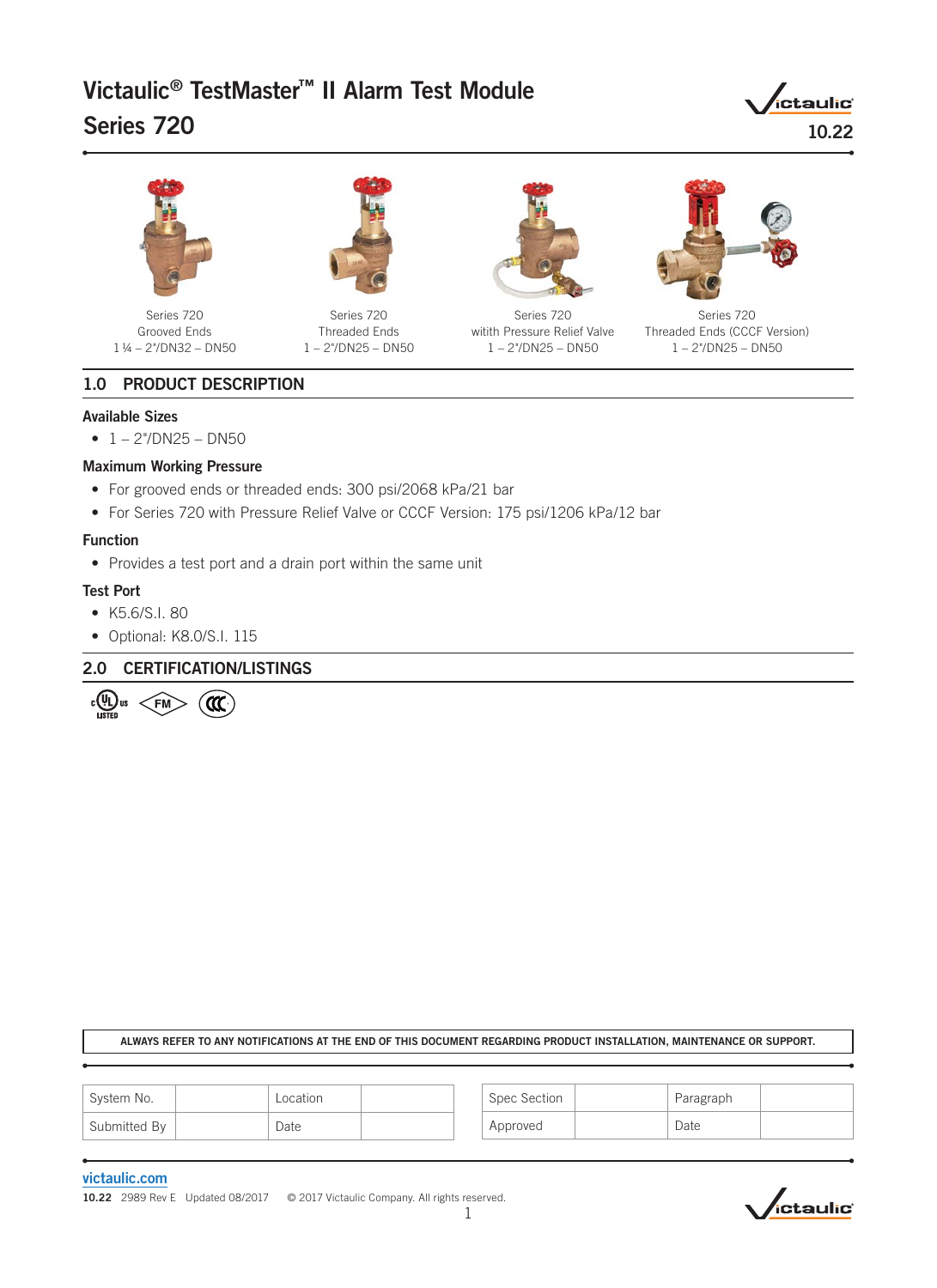# 3.0 SPECIFICATIONS - MATERIAL

Body: Bronze Internals: Bronze and copper alloy, except spring is 316 stainless steel Valve Bonnet: Bronze Sight Glasses: Polycarbonate O-Rings: Nitrile **Gland Nut: Copper alloy** Indicator Pin/Plate: Carbon steel, zinc plated Handwheel: Malleable iron Open/Shut Label: Aluminum Valve Seats: EPDM Options: TestMaster™ II can be specially ordered with the body tapped ¼" NPT for a pressure gauge connection. Test Port Orifice Sizes: K5.6/ S.I. 80 K8.0/S.I. 115 Pressure Relief Valve Option:

Relief Valve: ½" Pressure Relief Valve, Watts Regulator Model FP 53L 175 psi Fittings: Bronze elbows and hose adapters Drain Hose: Reinforced plastic

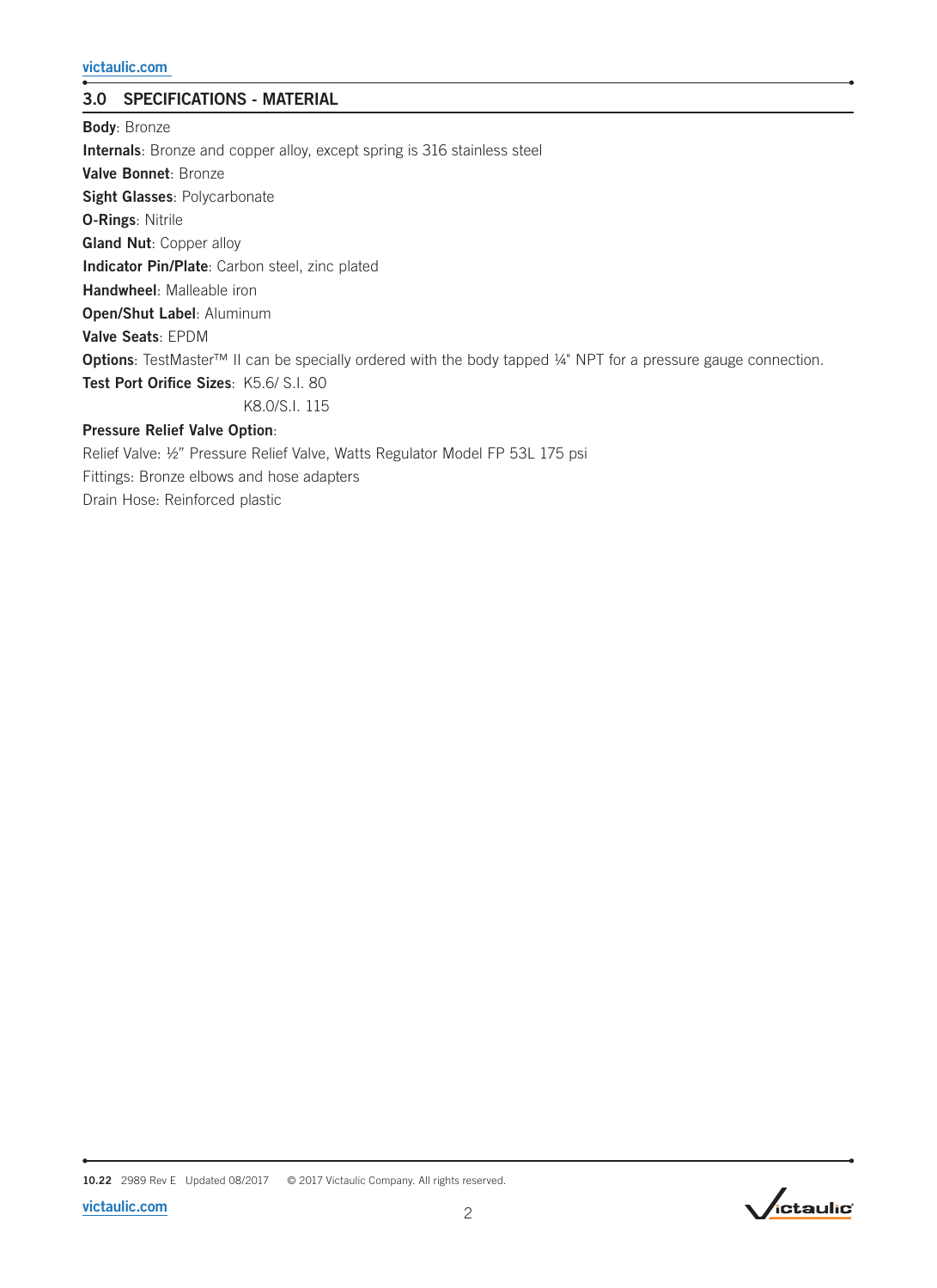# 4.0 DIMENSIONS

# Series 720 Grooved Ends



Series 720 Grooved Ends 1 ¼ – 2"/DN32 – DN50

|                | <b>Size</b>                          |        | <b>Dimensions</b> |        |        |        |        |        |                       |  |
|----------------|--------------------------------------|--------|-------------------|--------|--------|--------|--------|--------|-----------------------|--|
| <b>Nominal</b> | Actual<br>Outside<br><b>Diameter</b> | A      | в                 | C      | D      | Е      | F      |        | Approximate<br>(Each) |  |
| inches         | inches                               | inches | inches            | inches | inches | inches | inches | inches | lb                    |  |
| DN             | mm                                   | mm     | mm                | mm     | mm     | mm     | mm     | mm     | kg                    |  |
| $1\frac{1}{4}$ | 1.660                                | 3.15   | 2.90              | 5.47   | 6.43   | 2.68   | 3.25   | 3.50   | 6.7                   |  |
| <b>DN32</b>    | 42.4                                 | 80     | 74                | 139    | 163    | 68     | 83     | 89     | 3.0                   |  |
| $1\frac{1}{2}$ | 1.900                                | 3.65   | 3.06              | 5.47   | 6.51   | 2.68   | 3.75   | 4.20   | 8.9                   |  |
| <b>DN40</b>    | 48.3                                 | 93     | 78                | 139    | 165    | 68     | 95     | 107    | 4.0                   |  |
| $\overline{2}$ | 2.375                                | 3.65   | 3.06              | 5.47   | 6.51   | 2.68   | 3.75   | 4.20   | 9.3                   |  |
| <b>DN50</b>    | 60.3                                 | 93     | 78                | 139    | 165    | 68     | 95     | 107    | 4.2                   |  |

# Series 720 Threaded Ends



Series 720 Threaded Ends 1 – 2"/DN25 – DN50

|                | <b>Size</b>                          | <b>Dimensions</b> |              |              |        |                         |              |              |                       |  |
|----------------|--------------------------------------|-------------------|--------------|--------------|--------|-------------------------|--------------|--------------|-----------------------|--|
| <b>Nominal</b> | Actual<br>Outside<br><b>Diameter</b> | Α                 | B            | C            | D      | E                       | F            |              | Approximate<br>(Each) |  |
| inches<br>DN   | inches<br>mm                         | inches            | inches<br>mm | inches<br>mm | inches | inches<br><sub>mm</sub> | inches<br>mm | inches<br>mm | $\mathsf{lb}$         |  |
|                |                                      | mm                |              |              | mm     |                         |              |              | kg                    |  |
|                | 1.315                                | 3.00              | 2.38         | 5.47         | 6.43   | 2.68                    | 3.25         | 3.00         | 7.3                   |  |
| <b>DN25</b>    | 33.7                                 | 76                | 60           | 139          | 163    | 68                      | 83           | 76           | 3.3                   |  |
| $1\frac{1}{4}$ | 1.660                                | 3.00              | 2.38         | 5.47         | 6.43   | 2.68                    | 3.25         | 3.00         | 7.0                   |  |
| <b>DN32</b>    | 42.4                                 | 76                | 60           | 139          | 163    | 68                      | 83           | 76           | 3.2                   |  |
| $1\frac{1}{2}$ | 1.900                                | 3.63              | 2.38         | 5.47         | 6.51   | 2.68                    | 3.75         | 3.50         | 10.5                  |  |
| <b>DN40</b>    | 48.3                                 | 92                | 60           | 139          | 165    | 68                      | 95           | 89           | 4.8                   |  |
| 2              | 2.375                                | 3.63              | 2.38         | 5.47         | 6.51   | 2.68                    | 3.75         | 3.50         | 10.0                  |  |
| <b>DN50</b>    | 60.3                                 | 92                | 60           | 139          | 165    | 68                      | 95           | 89           | 4.6                   |  |



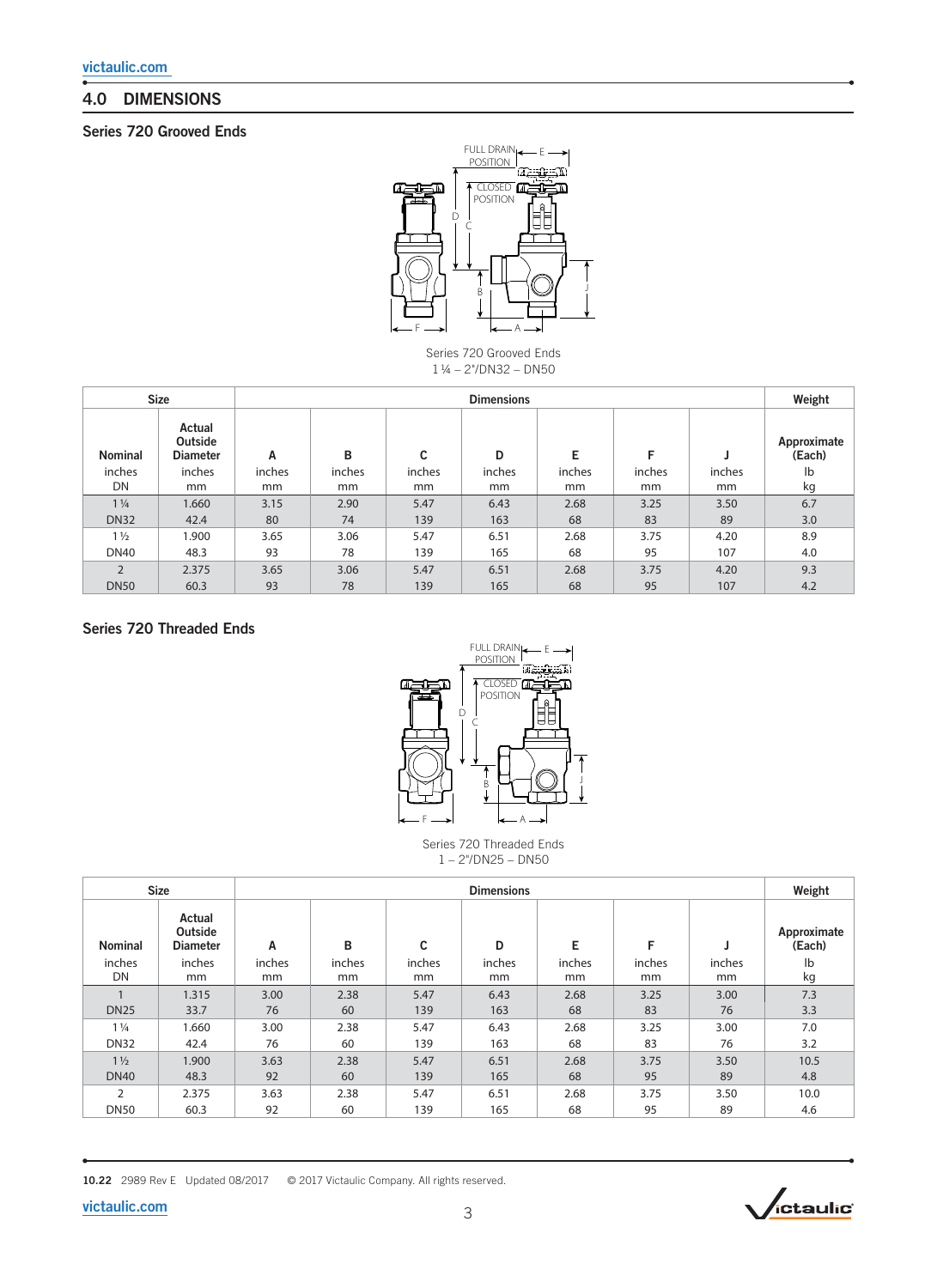# 4.0 DIMENSIONS (Continued)

## Series 720 with Pressure Relief Valve



Series 720 with Pressure Relief Valve 1 – 2"/DN25 – DN50

|                | <b>Size</b>                          | <b>Dimensions</b> |              |              |              |              |              |              |              |              |              | Weight                |
|----------------|--------------------------------------|-------------------|--------------|--------------|--------------|--------------|--------------|--------------|--------------|--------------|--------------|-----------------------|
| <b>Nominal</b> | Actual<br>Outside<br><b>Diameter</b> | A                 | B            | C            | D            | E            | F            | G            | н            |              |              | Approximate<br>(Each) |
| inches<br>DN   | inches<br>mm                         | inches<br>mm      | inches<br>mm | inches<br>mm | inches<br>mm | inches<br>mm | inches<br>mm | inches<br>mm | inches<br>mm | inches<br>mm | inches<br>mm | lb<br>kg              |
|                | 1.315                                | 3.00              | 2.38         | 5.47         | 6.43         | 2.68         | 3.25         | 3.90         | 4.95         | 4.00         | 3.00         | 8.3                   |
| <b>DN25</b>    | 33.7                                 | 76                | 60           | 139          | 163          | 68           | 83           | 99.06        | 125.73       | 101.6        | 76           | 3.8                   |
| $1\frac{1}{4}$ | 1.660                                | 3.00              | 2.38         | 5.47         | 6.43         | 2.68         | 3.25         | 3.90         | 4.95         | 4.00         | 3.00         | 8.0                   |
| <b>DN32</b>    | 42.4                                 | 76                | 60           | 139          | 163          | 68           | 83           | 99.06        | 125.73       | 101.6        | 76           | 3.8                   |
| $1\frac{1}{2}$ | 1.900                                | 3.63              | 2.38         | 5.47         | 6.51         | 2.68         | 3.75         | 4.09         | 4.95         | 4.00         | 3.50         | 11.5                  |
| <b>DN40</b>    | 48.3                                 | 92                | 60           | 139          | 165          | 68           | 95           | 103.89       | 125.73       | 101.6        | 89           | 5.2                   |
| $\overline{2}$ | 2.375                                | 3.63              | 2.38         | 5.47         | 6.51         | 2.68         | 3.75         | 4.09         | 4.95         | 4.00         | 3.50         | 11.0                  |
| <b>DN50</b>    | 60.3                                 | 92                | 60           | 139          | 165          | 68           | 95           | 103.89       | 125.73       | 101.6        | 89           | 5.0                   |

Series 720 Threaded Ends (CCCF Version)1



Series 720 Threaded Ends (CCCF Version)  $1 - 2$ "/DN25 – DN50

|                | <b>Size</b>                          |              |              |              |              | <b>Dimensions</b> |              |              |              | Weight                |
|----------------|--------------------------------------|--------------|--------------|--------------|--------------|-------------------|--------------|--------------|--------------|-----------------------|
| <b>Nominal</b> | Actual<br>Outside<br><b>Diameter</b> | A            | B            | C            | D            | E                 | F            | н            |              | Approximate<br>(Each) |
| inches<br>DN   | inches<br><sub>mm</sub>              | inches<br>mm | inches<br>mm | inches<br>mm | inches<br>mm | inches<br>mm      | inches<br>mm | inches<br>mm | inches<br>mm | lb<br>kg              |
| $\mathbf{1}$   | 1.315                                | 3.00         | 2.38         | 5.47         | 6.43         | 2.68              | 3.25         | 5.74         | 3.00         | 8.0                   |
| <b>DN25</b>    | 33.7                                 | 76           | 60           | 139          | 163          | 68                | 83           | 146          | 76           | 3.6                   |
| $1\frac{1}{4}$ | 1.660                                | 3.00         | 2.38         | 5.47         | 6.43         | 2.68              | 3.25         | 5.74         | 3.00         | 7.7                   |
| <b>DN32</b>    | 42.4                                 | 76           | 60           | 139          | 163          | 68                | 83           | 146          | 76           | 3.5                   |
| $1\frac{1}{2}$ | 1.900                                | 3.63         | 2.38         | 5.47         | 6.51         | 2.68              | 3.75         | 5.95         | 3.50         | 11.2                  |
| <b>DN40</b>    | 48.3                                 | 92           | 60           | 139          | 165          | 68                | 95           | 151          | 89           | 5.1                   |
| 2              | 2.375                                | 3.63         | 2.38         | 5.47         | 6.51         | 2.68              | 3.75         | 5.95         | 3.50         | 10.7                  |
| <b>DN50</b>    | 60.3                                 | 92           | 60           | 139          | 165          | 68                | 95           | 151          | 89           | 4.9                   |

1 Available only in China